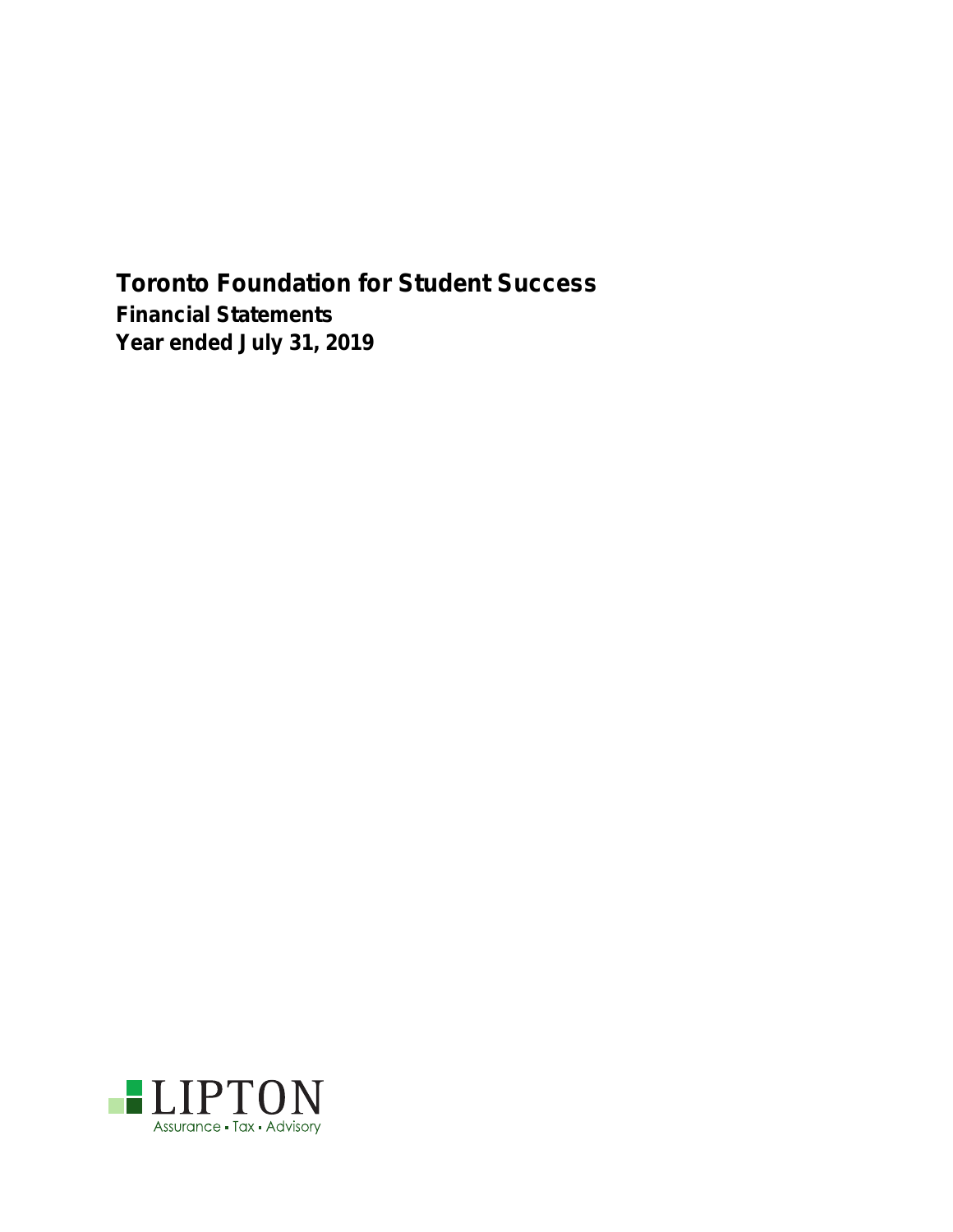# **Toronto Foundation for Student Success Financial Statements Year ended July 31, 2019**

# **Contents**

| Independent Auditors' Report           | $1 - 2$  |
|----------------------------------------|----------|
| <b>Financial Statements:</b>           |          |
| <b>Statement of Financial Position</b> | 3        |
| <b>Statement of Operations</b>         | 4        |
| Statement of Changes in Fund Balances  | 5        |
| <b>Statement of Cash Flows</b>         | 6        |
| Notes to the Financial Statements      | $7 - 11$ |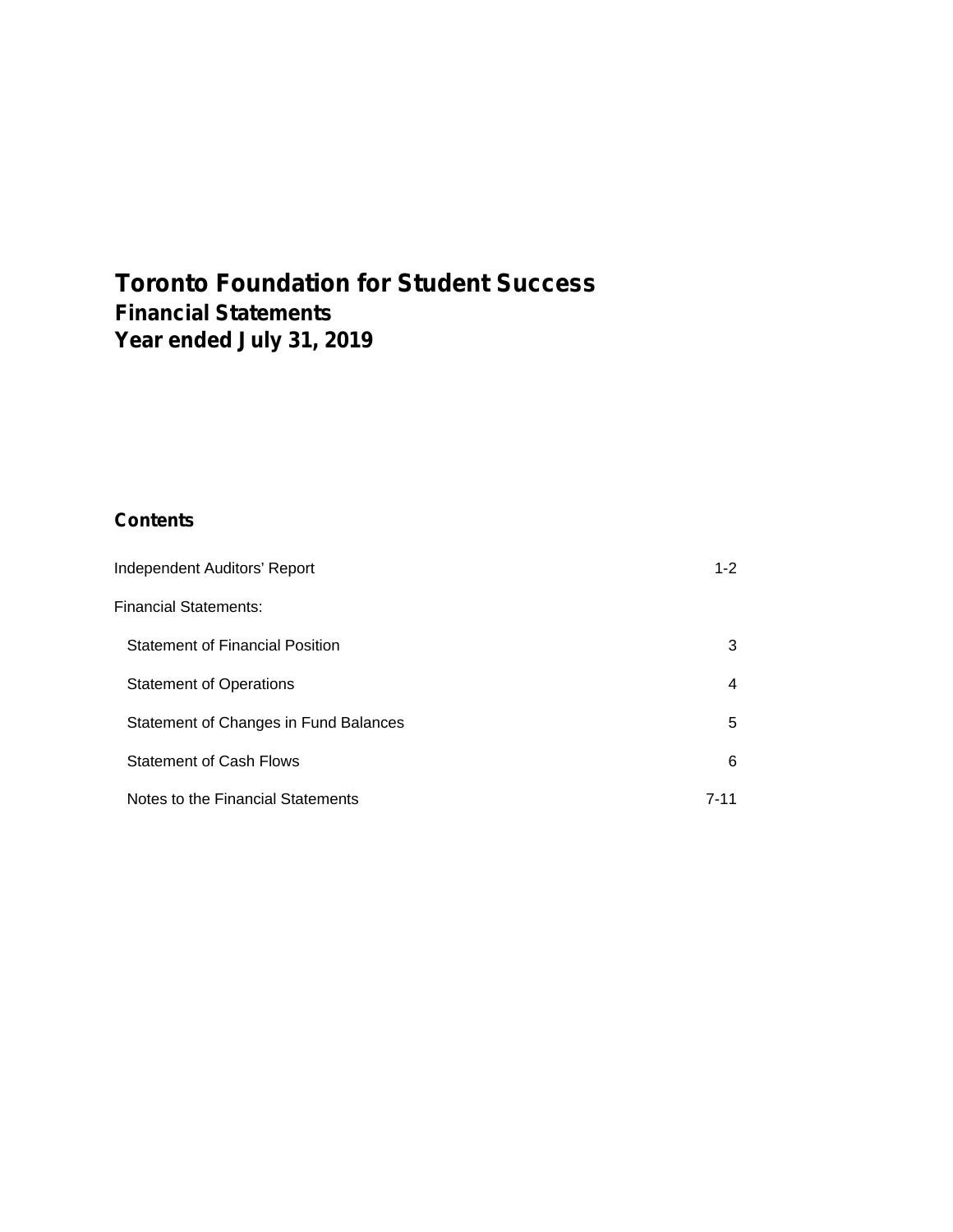

# **Independent Auditors' Report**

To the Board of Directors of Toronto Foundation for Student Success

# *Qualified Opinion*

Lipton LLP 245 Fairview Mall Drive Suite 600 Toronto, Ontario M2J 4T1

Tel: 416,496,2900 Fax: 416.496.0559 www.liptonllp.com Member of JHI Worldwide

We have audited the financial statements of Toronto Foundation for Student Success (the "Foundation"), which comprise the statement of financial position as at July 31, 2019, and the statements of operations, Toronto Foundation for Student Success<br>
Qualified Opinion<br>
We have audited the financial statements of Toronto Foundation for Student Success (the "Foundation"),<br>
which comprise the statement of financial position as at Ju Qualified Opinion<br>We have audited the financial statements of Toronto Foundation for Student Success (the "Foundation"),<br>which comprise the statement of financial position as at July 31, 2019, and the statements of operati including a summary of significant accounting policies. We have audited the financial statements of Toronto Foundation for Student Success (the "Foundation"),<br>which comprise the statement of financial position as at July 31, 2019, and the statements of operations,<br>changes in fu

which comprise the statement of financial position as at July 31, 2019, and the statements of operations,<br>changes in fund balances and cash flows for the year then ended, and notes to the financial statements,<br>including a changes in fund balances and cash flows for the year then ended, and notes to the financial statements,<br>including a summary of significant accounting policies.<br>In our opinion, except for the effects of the matter described including a summary of significant accounting policies.<br>In our opinion, except for the effects of the matter described in the Basis for Qualified Opinion section of our<br>report, the accompanying financial statements present organizations.

# *Basis for Qualified Opinion*

In the vear then ended in accordance with Canadian accounting standards for not-for-profit<br>
in common with many not-for-profit organizations, the Foundation derives revenue from cash donations, the<br>
completeness of which i organizations.<br>
Basis for Qualified Opinion<br>
In common with many not-for-profit organizations, the Foundation derives revenue from cash donations, the<br>
completeness of which is not susceptible to satisfactory audit verific Basis for Qualified Opinion<br>In common with many not-for-profit organizations, the Foundation derives revenue from cash donations, the<br>completeness of which is not susceptible to satisfactory audit verification. Accordingly Basis for Qualified Optrilori<br>In common with many not-for-profit organizations, the Foundation derives revenue from cash donations, the<br>completeness of which is not susceptible to satisfactory audit verification. According In common with many not-for-profit organizations, the Foundation derives revenue from cash donations, the completeness of which is not susceptible to satisfactory audit verification. Accordingly, our verification of these 31, 2019 and 2018, current assets as at July 31, 2019 and 2018, and fund balances as at August 1 and July 31 for both the 2019 and 2018 years. Our audit opinion on the financial statements for the year ended July 31, 2019 31, 2019 and 2019 and 2018 years. Our audit opinion on the financial statements for the year ended July 31, 2019 and 2018, and fund balances as at August 1 and July 31, 2019 and 2018, current assets as at July 31, 2019 and 31, 2018 was modified accordingly because of the possible effects of this limitation in scope. Evention over expenses and east nows provided by (ascel in) opertuing activities for the years childed oury 31, 2019 and 2018, current assets as at July 31, 2019 and 2018, and fund balances as at August 1 and July 31 for b

responsibilities under those standards are further described in the *Auditors'* Responsibilities for the vear ended July 31, 2018 was modified accordingly because of the possible effects of this limitation in scope.<br>We con *the Financial Statements* section of our report. We are independent of this limitation in scope.<br>
We conducted our audit in accordance with Canadian generally accepted auditing standards. Our<br>
responsibilities under those ethical requirements that are relevant to our audit of the financial statements. We presponsibilities for the Audit of the Financial Statements section of our report. We are independent of the Foundation in accordance with We conducted our audit in accordance with Canadian generally accepted auditing standards. Our responsibilities under those standards are further described in the *Auditors' Responsibilities for the Audit of the Financial S* we have obtained is sufficient and appropriate to provide a basis for our qualified opinion.

# *Responsibilities of Management and Those Charged with Governance for the Financial Statements*

our other ethical responsibilities in accordance with these requirements. We believe that the audit evidence<br>we have obtained is sufficient and appropriate to provide a basis for our qualified opinion.<br>Responsibilities of we have obtained is sufficient and appropriate to provide a basis for our qualified opinion.<br>Responsibilities of Management and Those Charged with Governance for the Financial Statements<br>Management is responsible for the p Responsibilities of Management and Those Charged with Governance for the Financial Statements<br>Management is responsible for the preparation and fair presentation of the financial statements in<br>accordance with Canadian acco material misstatement, whether due to fraud or error. Management is responsible for the preparation and fair presentation of the financial statements in accordance with Canadian accounting standards for not-for-profit organizations, and for such internal control as management

as management determines is necessary to enable the preparation of financial statements that are free from<br>material misstatement, whether due to fraud or error.<br>In preparing the financial statements, management is responsi continue as a going concern, disclosing, as applicable, matters related to going concern and using the going operations, or has no realistic alternative but to do so.

Those charged with governance are responsible for overseeing the Foundation's financial reporting process.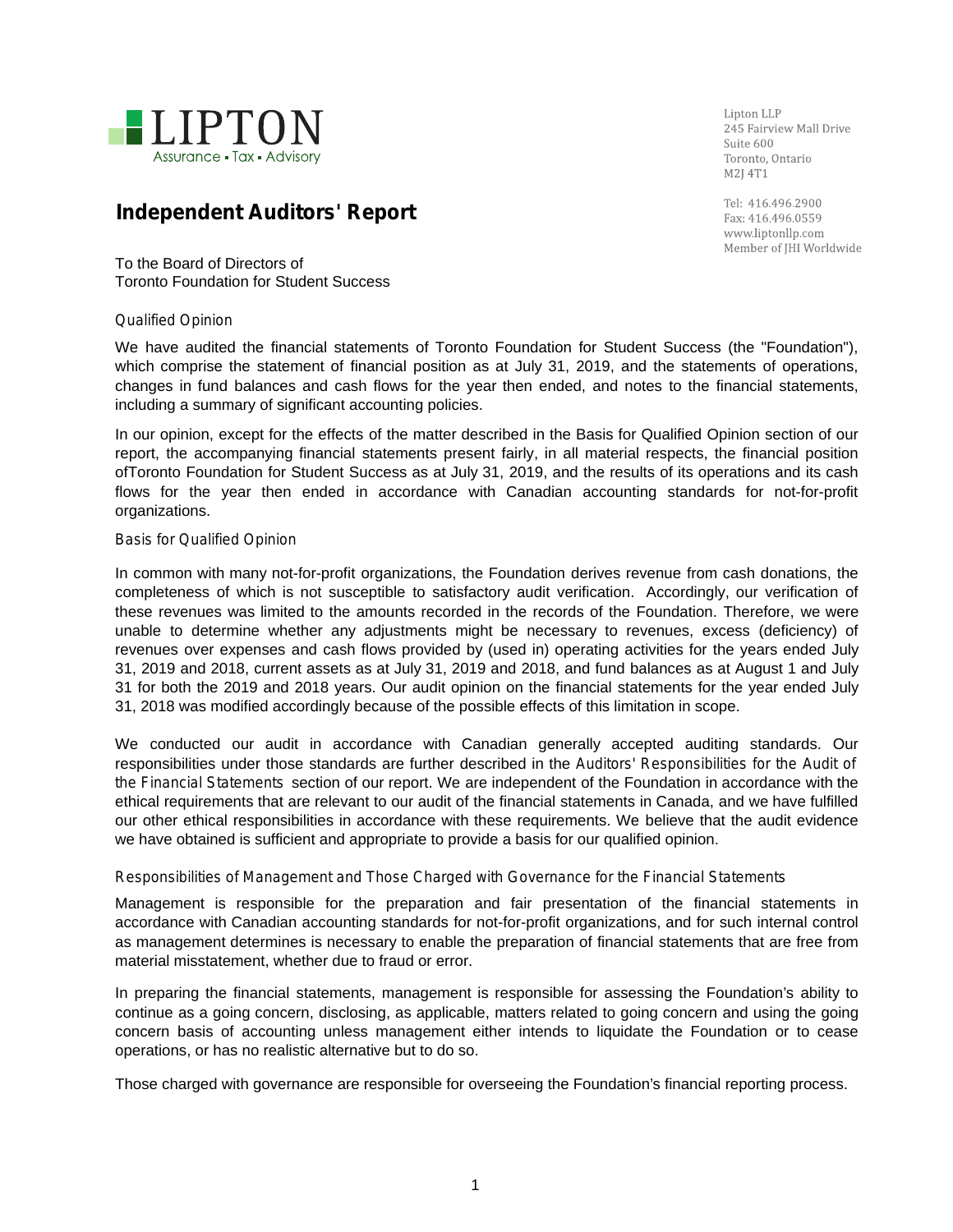# **Independent Auditors' Report (Continued)**

# *Auditors' Responsibilities for the Audit of the Financial Statements*

Our objectives are to obtain reasonable assurance about whether the financial statements as a whole are free from material misstatement, whether due to fraud or error, and to issue an auditors' report that includes our opinion. Reasonable assurance is a high level of assurance, but is not a guarantee that an audit conducted in accordance with Canadian generally accepted auditing standards will always detect a material misstatement when it exists. Misstatements can arise from fraud or error and are considered material if, individually or in the aggregate, they could reasonably be expected to influence the economic decisions of users taken on the basis of these financial statements.

- Identify and assess the risks of material misstatement of the financial statements, whether due to fraud or error, design and perform audit procedures responsive to those risks, and obtain audit evidence that is sufficient and appropriate to provide a basis for our opinion. The risk of not detecting a material misstatement resulting from fraud is higher than for one resulting from error, as fraud may involve collusion, forgery, intentional omissions, misrepresentations, or the override of internal control.
- Obtain an understanding of internal control relevant to the audit in order to design audit procedures that are appropriate in the circumstances, but not for the purpose of expressing an opinion on the effectiveness of the Foundation's internal control.
- Evaluate the appropriateness of accounting policies used and the reasonableness of accounting estimates and related disclosures made by management.
- Conclude on the appropriateness of management's use of the going concern basis of accounting and, based on the audit evidence obtained, whether a material uncertainty exists related to events or conditions that may cast significant doubt on the Foundation's ability to continue as a going concern. If we conclude that a material uncertainty exists, we are required to draw attention in our auditors' report to the related disclosures in the financial statements or, if such disclosures are inadequate, to modify our opinion. Our conclusions are based on the audit evidence obtained up to the date of our auditors' report. However, future events or conditions may cause the Foundation to cease to continue as a going concern.
- Evaluate the overall presentation, structure and content of the financial statements, including the disclosures, and whether the financial statements represent the underlying transactions and events in a manner that achieves fair presentation.

We communicate with those charged with governance regarding, among other matters, the planned scope and timing of the audit and significant audit findings, including any significant deficiencies in internal control that we identify during our audit.

Lipton LLP

Chartered Professional Accountants Licensed Public Accountants

Toronto, Ontario December 10, 2019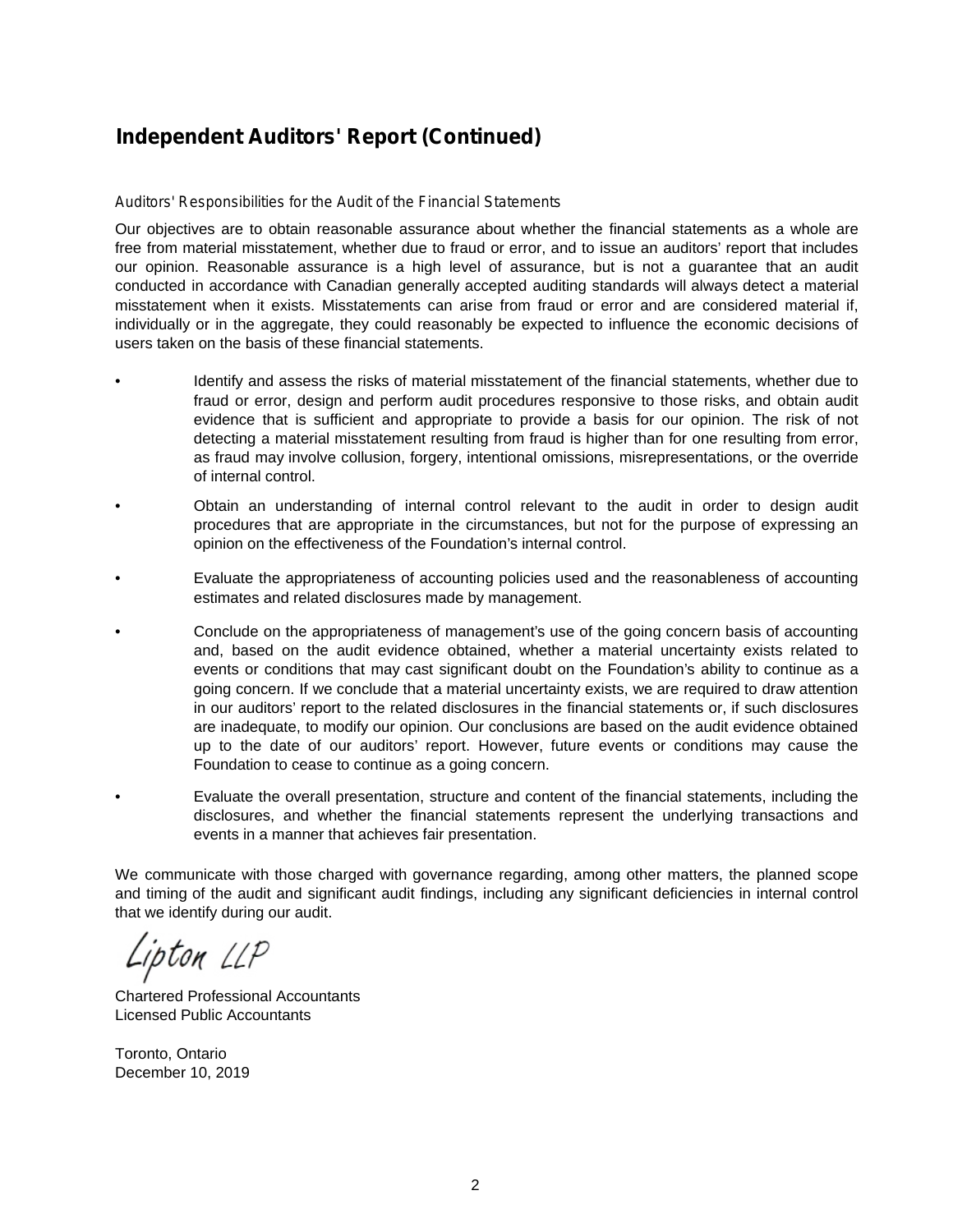## **Toronto Foundation for Student Success Statement of Financial Position As at July 31, 2019**

|                                                |                  |      | <b>Student</b><br><b>Nutrition</b> |      |             | Vision and               |     |                          |      | Other<br><b>Restricted</b> |                          | Undesignated<br>and      |      | <b>Elimination of</b><br>interfund | <b>Total</b>             | <b>Total</b> |
|------------------------------------------------|------------------|------|------------------------------------|------|-------------|--------------------------|-----|--------------------------|------|----------------------------|--------------------------|--------------------------|------|------------------------------------|--------------------------|--------------|
|                                                | Administration   |      | Programs                           |      | Beyond 3:30 | Hearing                  |     | <b>Health Clinics</b>    |      | <b>Activities</b>          | <b>Sight Initiative</b>  | <b>Fundraising</b>       |      | balances                           | 2019                     | 2018         |
| <b>Assets</b>                                  |                  |      |                                    |      |             |                          |     |                          |      |                            |                          |                          |      |                                    |                          |              |
| Current                                        |                  |      |                                    |      |             |                          |     |                          |      |                            |                          |                          |      |                                    |                          |              |
| Cash                                           | \$<br>512,488 \$ |      | 2,361,659 \$                       |      | 453,163 \$  | 216,374 \$               |     | $\sim$                   | \$   | 202,724 \$                 | $\sim$                   | \$<br>17,774 \$          |      | $\sim$                             | 3,764,182 \$             | 4,055,977    |
| Marketable securities                          |                  |      | 1,344,440                          |      |             | ٠                        |     | $\overline{\phantom{a}}$ |      | $\overline{\phantom{a}}$   | $\overline{\phantom{a}}$ | $\overline{\phantom{a}}$ |      | $\overline{\phantom{a}}$           | 1,344,440                | 1,324,136    |
| Other receivables                              | 2,690            |      | 510                                |      | 263         | 10,553                   |     | $\overline{\phantom{a}}$ |      | $\overline{\phantom{a}}$   | $\overline{\phantom{a}}$ | 12,111                   |      | $\overline{\phantom{a}}$           | 26,127                   | 103,606      |
| Prepaid expenses                               | 8,031            |      |                                    |      | ۰.          | ٠                        |     |                          |      | 2,537                      |                          | $\overline{\phantom{a}}$ |      |                                    | 10,568                   | 17,625       |
| Scholarship funds                              |                  |      | $\overline{\phantom{a}}$           |      |             | $\overline{\phantom{a}}$ |     | ٠                        |      | 43,055                     |                          | $\overline{\phantom{a}}$ |      | $\overline{\phantom{a}}$           | 43,055                   | 42,733       |
| Interfund balances (Note 3(a))                 | 214,149          |      | 224,040                            |      | ۰.          | $\overline{\phantom{a}}$ |     | ٠                        |      | $\blacksquare$             | $\overline{\phantom{a}}$ | $\overline{\phantom{a}}$ |      | (438, 189)                         | $\overline{\phantom{a}}$ | $\sim$       |
|                                                | \$<br>737,358 \$ |      | 3,930,649                          | - \$ | 453,426 \$  | 226,927                  | \$  | $\sim$                   | \$   | 248,316 \$                 | $\sim$                   | \$<br>29,885 \$          |      | $(438, 189)$ \$                    | 5,188,372 \$             | 5,544,077    |
| Liabilities<br>Current<br>Accounts payable and |                  |      |                                    |      |             |                          |     |                          |      |                            |                          |                          |      |                                    |                          |              |
| accrued liabilities                            | \$<br>129,240 \$ |      | 10,381 \$                          |      | 155 \$      | $133$ \$                 |     | $\sim$                   | \$   | $2,000$ \$                 | $\sim$                   | \$                       | \$   | \$<br>$\sim$                       | 141,909 \$               | 1,110,471    |
| Deferred contributions (Note 4)                | 12,736           |      | 3,291,452                          |      | 370,912     | 597                      |     | $\overline{\phantom{a}}$ |      | 109,305                    | $\sim$                   | 11,740                   |      | $\overline{\phantom{a}}$           | 3,796,742                | 3,423,704    |
| Interfund balances (Note 3(a))                 |                  |      |                                    |      | 82,359      | 341,616                  |     | $\overline{\phantom{a}}$ |      | 14,214                     | $\blacksquare$           | $\blacksquare$           |      | (438, 189)                         | $\overline{\phantom{a}}$ | $\sim$       |
|                                                | 141,976          |      | 3,301,833                          |      | 453,426     | 342,346                  |     | $\overline{\phantom{a}}$ |      | 125,519                    | $\sim$                   | 11,740                   |      | (438, 189)                         | 3,938,651                | 4,534,175    |
| Commitment (Note 6)                            |                  |      |                                    |      |             |                          |     |                          |      |                            |                          |                          |      |                                    |                          |              |
| <b>Fund balances</b>                           |                  |      |                                    |      |             |                          |     |                          |      |                            |                          |                          |      |                                    |                          |              |
| Unrestricted                                   |                  |      |                                    |      |             |                          |     | $\overline{\phantom{a}}$ |      |                            |                          | 18,145                   |      | $\overline{\phantom{a}}$           | 18,145                   | 13,578       |
| Restricted                                     | 595,382          |      | 628,816                            |      | $\sim$      | (115, 419)               |     | $\overline{\phantom{a}}$ |      | 122,797                    | $\overline{\phantom{a}}$ | $\sim$                   |      | $\overline{\phantom{a}}$           | 1,231,576                | 996,324      |
|                                                | 595,382          |      | 628,816                            |      | $\sim$      | (115, 419)               |     | $\sim$                   |      | 122,797                    | $\overline{\phantom{a}}$ | 18,145                   |      | $\overline{\phantom{a}}$           | 1,249,721                | 1,009,902    |
|                                                | \$<br>737,358    | - \$ | 3,930,649                          | - \$ | 453,426 \$  | 226,927                  | -\$ | $\sim$                   | - \$ | 248,316 \$                 | $\sim$                   | \$<br>29,885             | - \$ | $(438, 189)$ \$                    | 5,188,372 \$             | 5,544,077    |

See accompanying notes to the financial statements

These financial statements are approved on behalf of the Board of Directors:

Cambiden To R CamChetson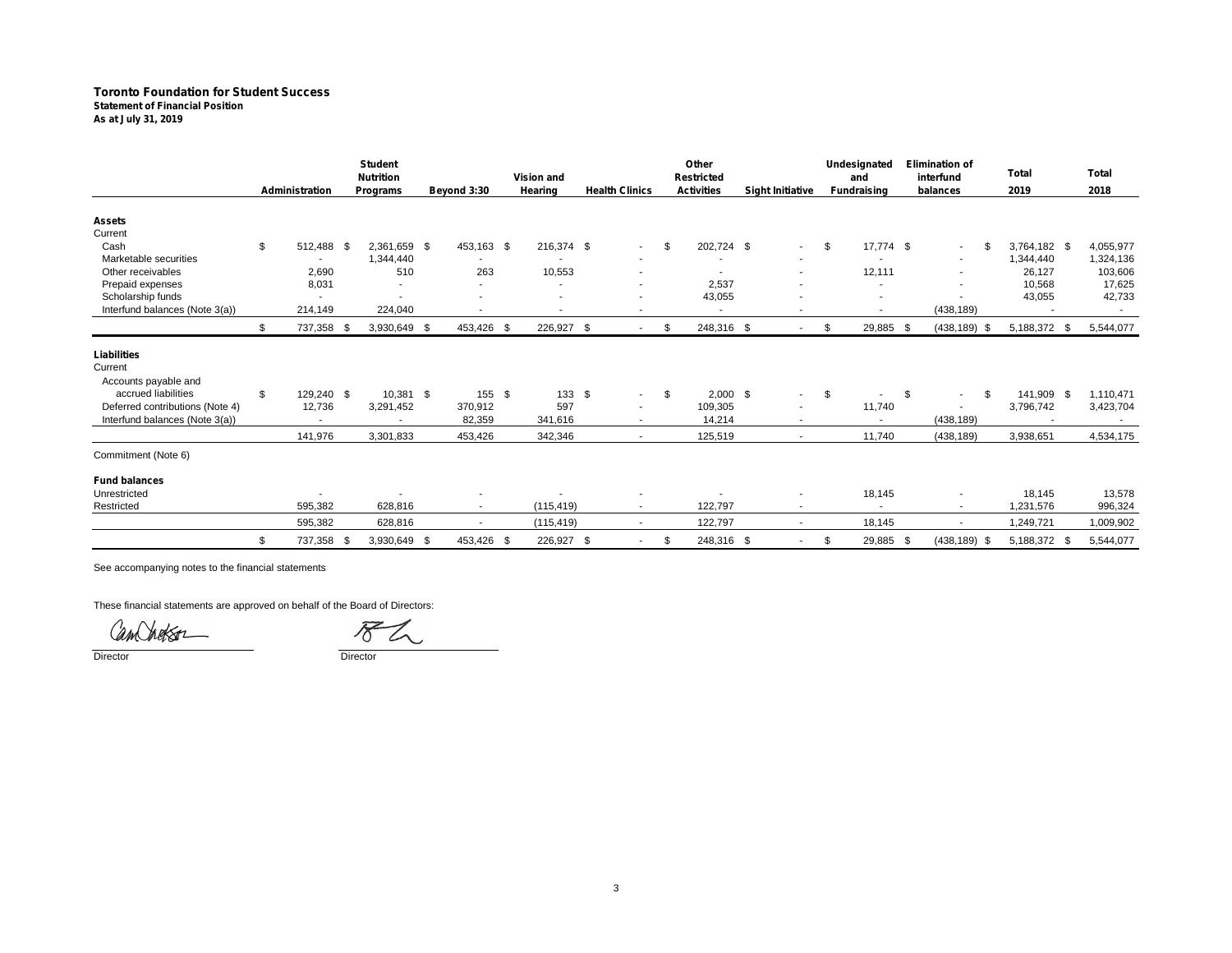# **Toronto Foundation for Student Success Statement of Operations Year ended July 31, 2019**

|                                                   |                          | <b>Student</b><br><b>Nutrition</b> |                          | Vision and          |                          | Other<br><b>Restricted</b> | Sight        | Undesignated<br>and | <b>Total</b>        | Total      |
|---------------------------------------------------|--------------------------|------------------------------------|--------------------------|---------------------|--------------------------|----------------------------|--------------|---------------------|---------------------|------------|
|                                                   | Administration           | Programs                           | Beyond 3:30              | Hearing             | <b>Health Clinics</b>    | <b>Activities</b>          | Initiative   | <b>Fundraising</b>  | 2019                | 2018       |
| <b>Revenues</b>                                   |                          |                                    |                          |                     |                          |                            |              |                     |                     |            |
| City of Toronto                                   | \$<br>٠                  | 10,437,918 \$<br>\$                | $\sim$                   | - \$<br>۰.          | -\$<br>$\sim$            | \$<br>$\sim$               | \$<br>$\sim$ | -S<br>$\sim$        | 10,437,918 \$<br>\$ | 9,053,482  |
| Ministry of Children, Community & Social Services | 427,404                  | 7,952,522                          |                          | ٠                   |                          |                            |              | $\sim$              | 8,379,926           | 8,463,837  |
| Ministry of Tourism, Culture and Sport            | $\sim$                   | ۰                                  | 533,800                  | ۰                   | $\overline{\phantom{a}}$ | ۰.                         |              | $\sim$              | 533,800             | 549,042    |
| <b>Toronto District School Board</b>              | 400,000                  |                                    | $\overline{\phantom{a}}$ | 34,000              |                          |                            |              | ٠                   | 434,000             | 594,000    |
| <b>Toronto Educational Opportunity Fund</b>       | $\overline{\phantom{a}}$ | 91,190                             | $\overline{\phantom{a}}$ | ٠                   |                          |                            |              |                     | 91,190              | 70,920     |
| Fundraising and donations (Note 2(f))             | 64,264                   | 2,265,701                          | 772,140                  | 141,514             | 18,758                   | 500,822                    | ۰            | 145,996             | 3,909,195           | 4,776,287  |
| Fee for service income                            |                          |                                    | $\overline{\phantom{a}}$ |                     |                          |                            | 163,052      |                     | 163,052             | 153,056    |
| Interest and investment income                    |                          | $\overline{\phantom{a}}$           |                          |                     |                          |                            |              | 164,696             | 164,696             | 202,430    |
|                                                   | 891,668                  | 20,747,331                         | 1,305,940                | 175,514             | 18,758                   | 500,822                    | 163,052      | 310,692             | 24,113,777          | 23,863,054 |
| <b>Expenditures</b>                               |                          |                                    |                          |                     |                          |                            |              |                     |                     |            |
| Project costs                                     | 42,986                   | 19,900,889                         | 147,295                  | 8,576               | 84                       | 500,822                    | 10,600       | 18,877              | 20,630,129          | 20,612,444 |
| Salaries and benefits (Note 5)                    | 539,789                  | 837,875                            | 1,145,418                | 219,040             | 44,558                   |                            | 142,885      | 135,712             | 3,065,277           | 3,112,786  |
| Fundraising costs                                 |                          | $\overline{\phantom{a}}$           |                          | 2,917               | $\overline{\phantom{a}}$ | ۰.                         | ٠            | 16,912              | 19,829              | 14,060     |
| Insurance, legal and audit                        | 134,559                  | 2,500                              | 11,106                   |                     |                          |                            |              | $\sim$              | 148,165             | 101,570    |
| Travel                                            | 1,487                    | 6,067                              | 2,121                    | 51                  | <b>.</b>                 | $\sim$                     | 119          | 713                 | 10,558              | 10,188     |
|                                                   | 718,821                  | 20,747,331                         | 1,305,940                | 230,584             | 44,642                   | 500,822                    | 153,604      | 172,214             | 23,873,958          | 23,851,048 |
| Excess (deficiency) of revenues                   |                          |                                    |                          |                     |                          |                            |              |                     |                     |            |
| over expenditures                                 |                          | 172,847 \$<br>$\sim$               | -S<br>$\sim$             | $(55,070)$ \$<br>-S | $(25,884)$ \$            | $\overline{\phantom{a}}$   | $9,448$ \$   | 138,478             | 239,819 \$<br>- 35  | 12,006     |

See accompanying notes to the financial statements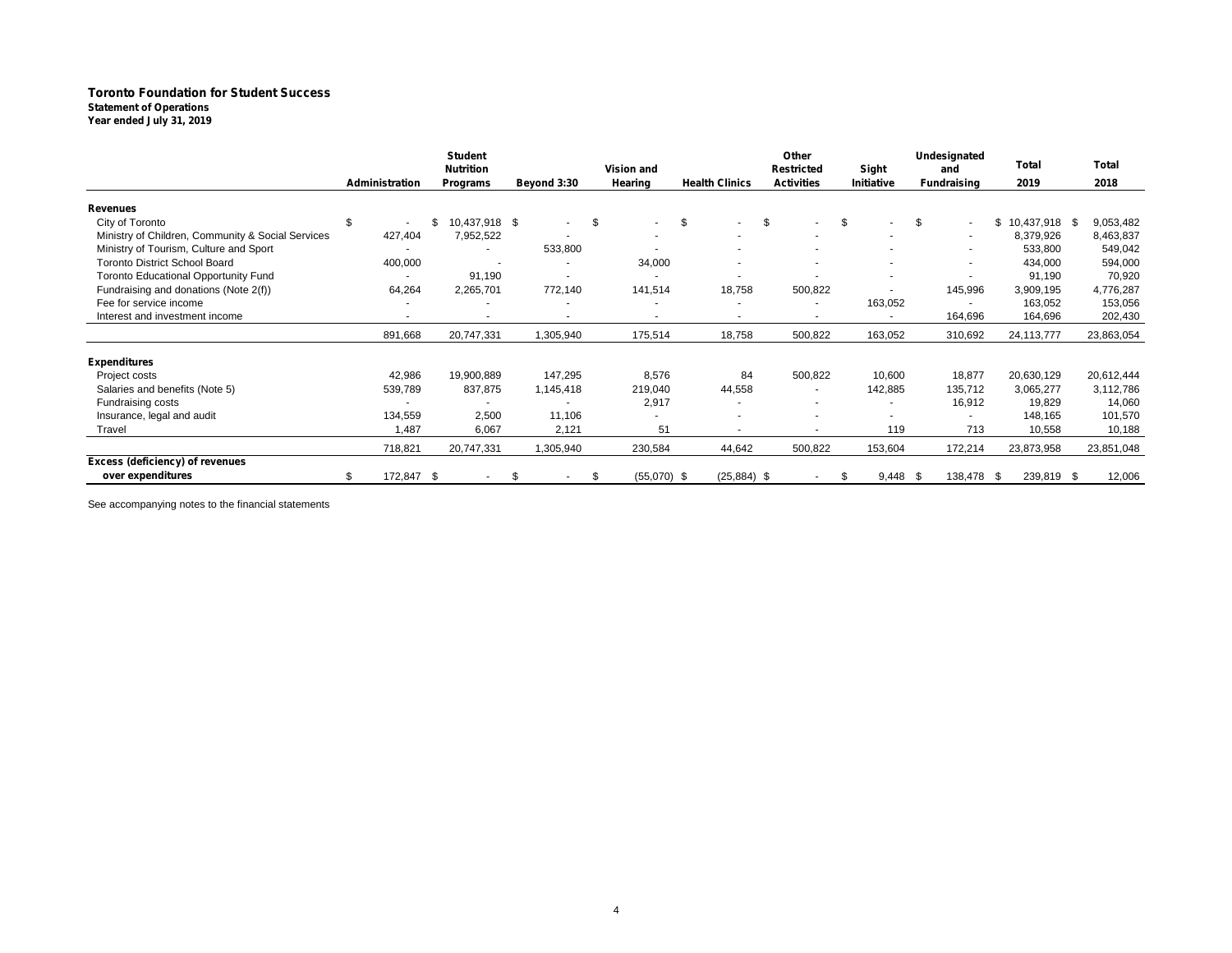# **Toronto Foundation for Student Success Statement of Changes in Fund Balances**

**Year ended July 31, 2019**

| Year ended July 31, 2019                          |  |                |                                    |  |                          |            |                 |  |                       |  |                            |  |            |     |                     |                       |  |         |
|---------------------------------------------------|--|----------------|------------------------------------|--|--------------------------|------------|-----------------|--|-----------------------|--|----------------------------|--|------------|-----|---------------------|-----------------------|--|---------|
|                                                   |  |                | <b>Student</b><br><b>Nutrition</b> |  |                          | Vision and |                 |  |                       |  | Other<br><b>Restricted</b> |  | Sight      |     | Undesignated<br>and | Total                 |  | Total   |
|                                                   |  | Administration | Programs                           |  | Beyond 3:30              |            | Hearing         |  | <b>Health Clinics</b> |  | <b>Activities</b>          |  | Initiative |     | Fundraising         | 2019                  |  | 2018    |
| Fund balances - beginning of year                 |  | 288.627 \$     | 628,816 \$                         |  | $\sim$                   |            | $(43,916)$ \$   |  | $\sim$                |  | 122,797 \$                 |  | . .        | -SS | 13.578              | $$1,009,902$ \$       |  | 997,896 |
| Excess (deficiency) of revenues over expenditures |  | 172,847        | $\overline{\phantom{0}}$           |  | $\overline{\phantom{a}}$ |            | (55,070)        |  | (25, 884)             |  | $\overline{\phantom{0}}$   |  | 9.448      |     | 138.478             | 239.819               |  | 12,006  |
| Interfund transfers (Note 3(b))                   |  | 133,908        |                                    |  |                          |            | (16, 433)       |  | 25,884                |  |                            |  | (9, 448)   |     | (133, 911)          |                       |  |         |
| Fund balances - end of year                       |  | 595,382 \$     | 628,816 \$                         |  | $\sim$                   |            | $(115, 419)$ \$ |  | $\sim$                |  | 122.797                    |  | $\sim$     |     |                     | 18,145 \$1,249,721 \$ |  | 009,902 |

See accompanying notes to the financial statements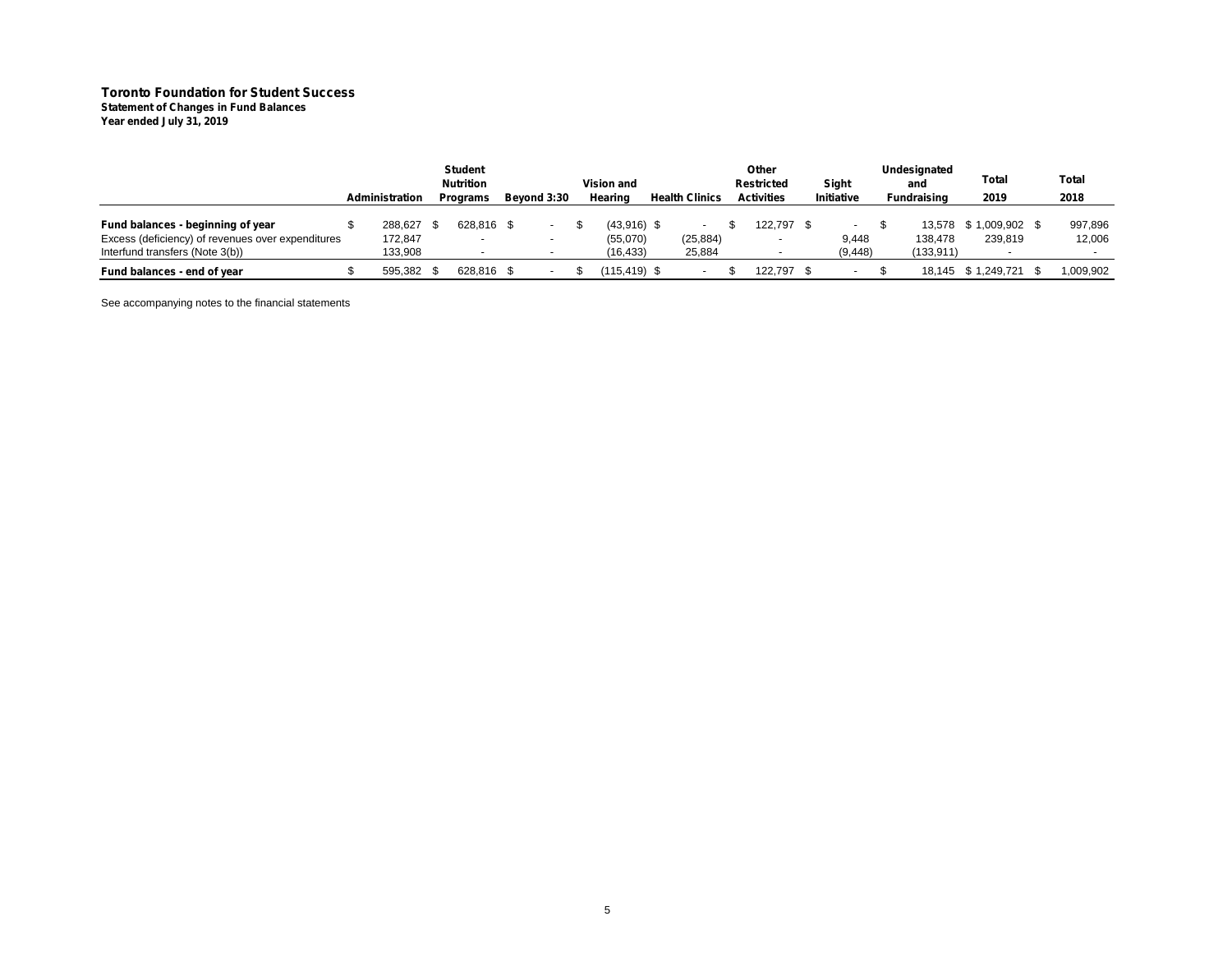# **Toronto Foundation for Student Success Statement of Cash Flows**

**Year ended July 31, 2019**

|                                                                                |                       | <b>Student</b><br><b>Nutrition</b> |                          | Vision and |               | Health                   | Other<br><b>Restricted</b> |                          |      | Undesignated<br>and | <b>Total</b>   | <b>Total</b> |
|--------------------------------------------------------------------------------|-----------------------|------------------------------------|--------------------------|------------|---------------|--------------------------|----------------------------|--------------------------|------|---------------------|----------------|--------------|
|                                                                                | <b>Administration</b> | Programs                           | Beyond 3:30              |            | Hearing       | <b>Clinics</b>           | <b>Activities</b>          | <b>Sight Initiative</b>  |      | <b>Fundraising</b>  | 2019           | 2018         |
|                                                                                |                       |                                    |                          |            |               |                          |                            |                          |      |                     |                |              |
| <b>Operating activities</b>                                                    |                       |                                    |                          |            |               |                          |                            |                          |      |                     |                |              |
| Excess (deficiency) of revenues over expenditures<br>Items not affecting cash: | \$<br>172.847 \$      | $\overline{\phantom{0}}$           | \$                       | \$         | $(55,070)$ \$ | $(25,884)$ \$            | $\sim$                     | \$<br>9,448              | - \$ | 138,478 \$          | 239,819 \$     | 12,006       |
| Accrued interest on scholarship funds                                          |                       |                                    |                          |            |               |                          | (322)                      | $\overline{\phantom{a}}$ |      |                     | (322)          | (407)        |
| Unrealized gains on marketable securities                                      |                       | (20, 304)                          |                          |            |               |                          | $\overline{\phantom{a}}$   | $\overline{\phantom{a}}$ |      |                     | (20, 304)      | (122, 108)   |
|                                                                                | 172,847               | (20, 304)                          | $\sim$                   |            | (55,070)      | (25, 884)                | (322)                      | 9,448                    |      | 138,478             | 219,193        | (110, 509)   |
| Net changes in non-cash working capital:                                       |                       |                                    |                          |            |               |                          |                            |                          |      |                     |                |              |
| Decrease (increase) in other receivables                                       | (2,690)               | 51,919                             | (263)                    |            | 31,762        | $\sim$                   | ٠                          | $\sim$                   |      | (3,249)             | 77,479         | (18, 515)    |
| Decrease (increase) in prepaid expenses                                        | 9,594                 | $\blacksquare$                     | $\overline{\phantom{a}}$ |            | $\sim$        | $\sim$                   | (2,537)                    | $\sim$                   |      |                     | 7,057          | (1,959)      |
| Decrease (increase) in interfund balances                                      | (42, 189)             | (312, 893)                         | 76,781                   |            | 272,933       | $\sim$                   | 5,368                      | $\overline{\phantom{a}}$ |      | ٠                   | $\blacksquare$ |              |
| Increase (decrease) in accounts payable and accrued liabilities                | 49,846                | (1,020,055)                        | 13                       |            | 133           | $\sim$                   | 1,501                      |                          |      | ٠                   | (968, 562)     | 967,974      |
| Increase (decrease) in deferred contributions                                  | 12,736                | 233,176                            | 229,722                  |            | (48, 231)     | $\sim$                   | (65, 305)                  | $\sim$                   |      | 10,940              | 373,038        | 65,305       |
| Cash flows provided by (used in)                                               |                       |                                    |                          |            |               |                          |                            |                          |      |                     |                |              |
| operating activities                                                           | 200,144               | (1,068,157)                        | 306,253                  |            | 201,527       | (25, 884)                | (61, 295)                  | 9,448                    |      | 146,169             | (291, 795)     | 902,296      |
|                                                                                |                       |                                    |                          |            |               |                          |                            |                          |      |                     |                |              |
| <b>Financing activity</b>                                                      |                       |                                    |                          |            |               |                          |                            |                          |      |                     |                |              |
| Interfund transfers                                                            | 133,908               |                                    |                          |            | (16, 433)     | 25,884                   |                            | (9, 448)                 |      | (133, 911)          |                |              |
| Cash flows provided by (used in)                                               |                       |                                    |                          |            |               |                          |                            |                          |      |                     |                |              |
| financing activity                                                             | 133,908               |                                    |                          |            | (16, 433)     | 25,884                   | ٠                          | (9, 448)                 |      | (133, 911)          |                |              |
| Net change in cash                                                             | 334,052               | (1,068,157)                        | 306,253                  |            | 185,094       | $\overline{\phantom{a}}$ | (61, 295)                  |                          |      | 12,258              | (291, 795)     | 902,296      |
| Cash - beginning of year                                                       | 178,436               | 3,429,816                          | 146,910                  |            | 31,280        | $\sim$                   | 264,019                    | $\sim$                   |      | 5,516               | 4,055,977      | 3,153,681    |
| Cash - end of year                                                             | \$<br>512.488         | 2.361.659 \$<br>-S                 | 453.163                  | \$         | 216,374 \$    | $\sim$                   | 202,724 \$                 | $\sim$                   | -9   | 17,774 \$           | 3,764,182 \$   | 4,055,977    |

See accompanying notes to the financial statements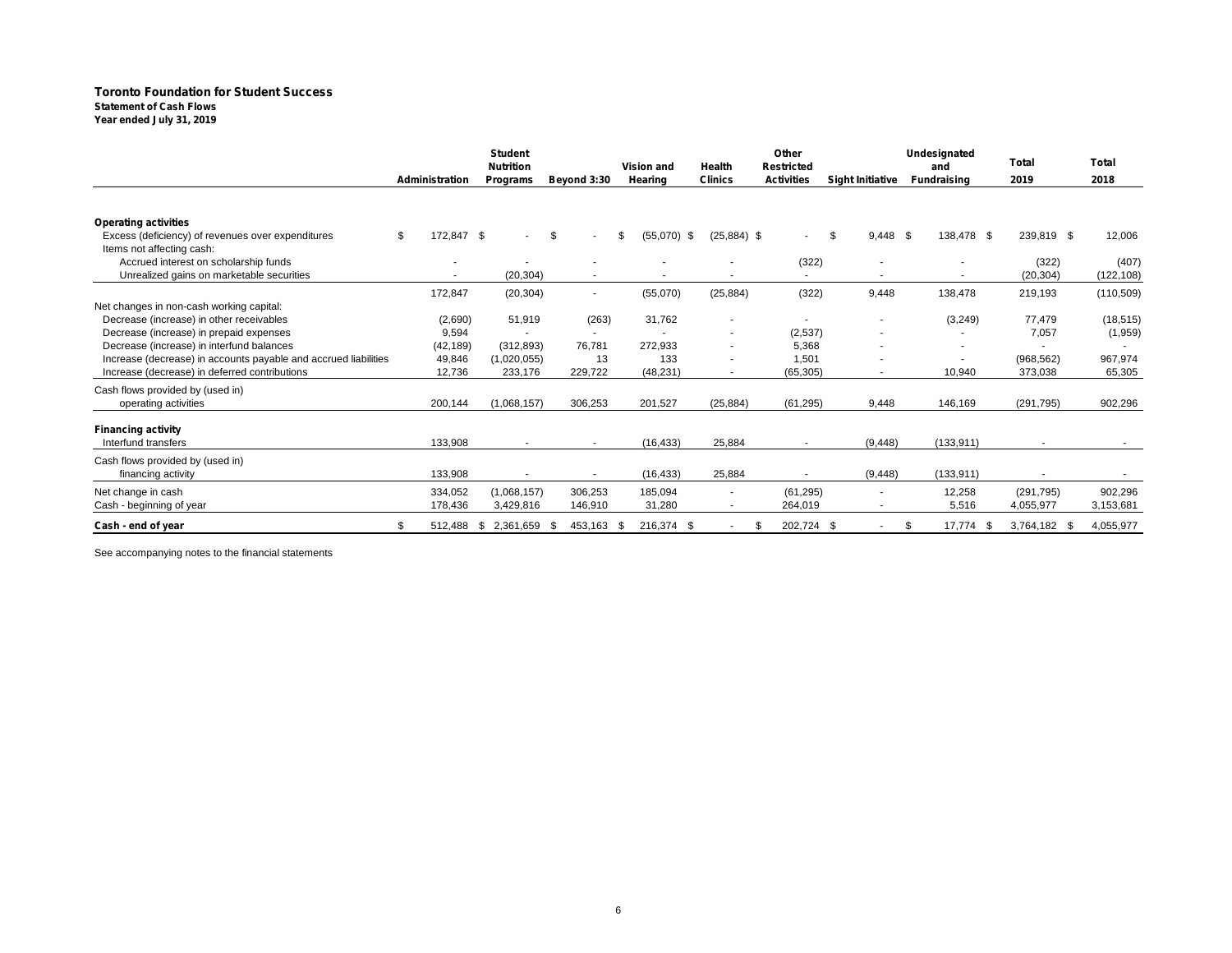# **1. Nature of business**

funds in support of educational and enrichment activities within the City of Toronto. The Foundation is a registered charity within the meaning of the Income Tax Act (Canada) under paragraph 149(1)(f) and, as such, is exem Toronto Foundation for Student Success (the "Foundation") is a charitable foundation incorporated as a not-for-**1. Nature of business**<br>Toronto Foundation for Student Success (the "Foundation") is a charitable foundation incorporated as a not-for-<br>profit organization under the laws of Canada. The primary purpose of the Foundation is **1. Nature of business**<br>Toronto Foundation for Student Success (the "Foundation") is a charitable foundation incorporated as a not-for-<br>profit organization under the laws of Canada. The primary purpose of the Foundation is **Toronto Foundation for Student Success (the "Foundation") is a charitable foundation incorporated as a not-for-**<br>profit organization under the laws of Canada. The primary purpose of the Foundation is to raise and disburse exempt from income taxes.

2. Significant accounting poli<br>The financial statements of the Fou<br>not-for-profit organizations and inclu<br>(a) Management estimates<br>The preparation of these financial s The financial statements of the Foundation are prepared in accordance with Canadian accounting standards for<br>The financial statements of the Foundation are prepared in accordance with Canadian accounting standards for<br>notnot-for-profit organizations and include the following significant accounting policies:

assets and liabilities and the disclosure of contingent assets and liabilities at the date of the financial statements, and the reported amounts of revenues and expenses during the reporting period. The significant estimat The financial statements of the Foundation are prepared in accordance with Canadian accounting standards for<br>not-for-profit organizations and include the following significant accounting policies:<br>(a) Management estimates<br> not-for-profit organizations and include the following significant accounting policies:<br>
(a) Management estimates<br>
The preparation of these financial statements in conformity with Canadian accounting standards for not-for-(a) Management estimates<br>The preparation of these financial statements in conformity with Canadian accounting standards for not-for-profit<br>organizations requires management to make estimates and assumptions that affect the (a) Management estimates<br>The preparation of these financial statements in conformity with Canadian accounting standards for not-for-profit<br>organizations requires management to make estimates and assumptions that affect the The preparation of these financial statements in conformity with Canadian accounting standards for not-for-profit organizations requires management to make estimates and assumptions that affect the reported amounts of asse periodically and adjustments are made in the year they become known.

the preparation of these financial statements is the determination of accrued liabilities. Estimates are reviewed<br>periodically and adjustments are made in the year they become known.<br>(b) Fund accounting<br>The accounts of the periodically and adjustments are made in the year they become known.<br>(b) Fund accounting<br>The accounts of the Foundation are maintained in accordance with the principles of fund accounting. Resources<br>received and expenses i according to activities taken on by the Foundation: ived and expenses incurred are classified for accounting and reporting purposes into the following funds<br>ording to activities taken on by the Foundation:<br>(i) Administration<br>This fund tracks the revenues and expenditures re

(i) Administration

This fund tracks the revenues and expenditures related to the general operations of the Foundation, which includes, for example, salaries and benefits of administration personnel, insurance, and office and general.<br>(ii) St includes, for example, salaries and benefits of administration personnel, insurance, and office and general.

This fund tracks the revenues and expenditures related to the general operations of the Foundation, which<br>includes, for example, salaries and benefits of administration personnel, insurance, and office and general.<br>(ii) St including food and equipment costs.

(iii) Beyond 3:30

This fund tracks the revenues and expenditures related to student nutrition programs across Toronto,<br>including food and equipment costs.<br>(iii) Beyond 3:30<br>This fund tracks the revenues and expenditures related to an afters including food and equipment costs.<br>(iii) Beyond 3:30<br>This fund tracks the revenues and expenditures related to an afterschool program in "at risk" inner city<br>communities in the City of Toronto for middle school children b (iii) Beyond 3:30<br>This fund tracks the revenues and expenditures related to an afterschool program in "at risk" inner city<br>communities in the City of Toronto for middle school children between the hours of 3:30pm and 6:30p training and nutrition studies.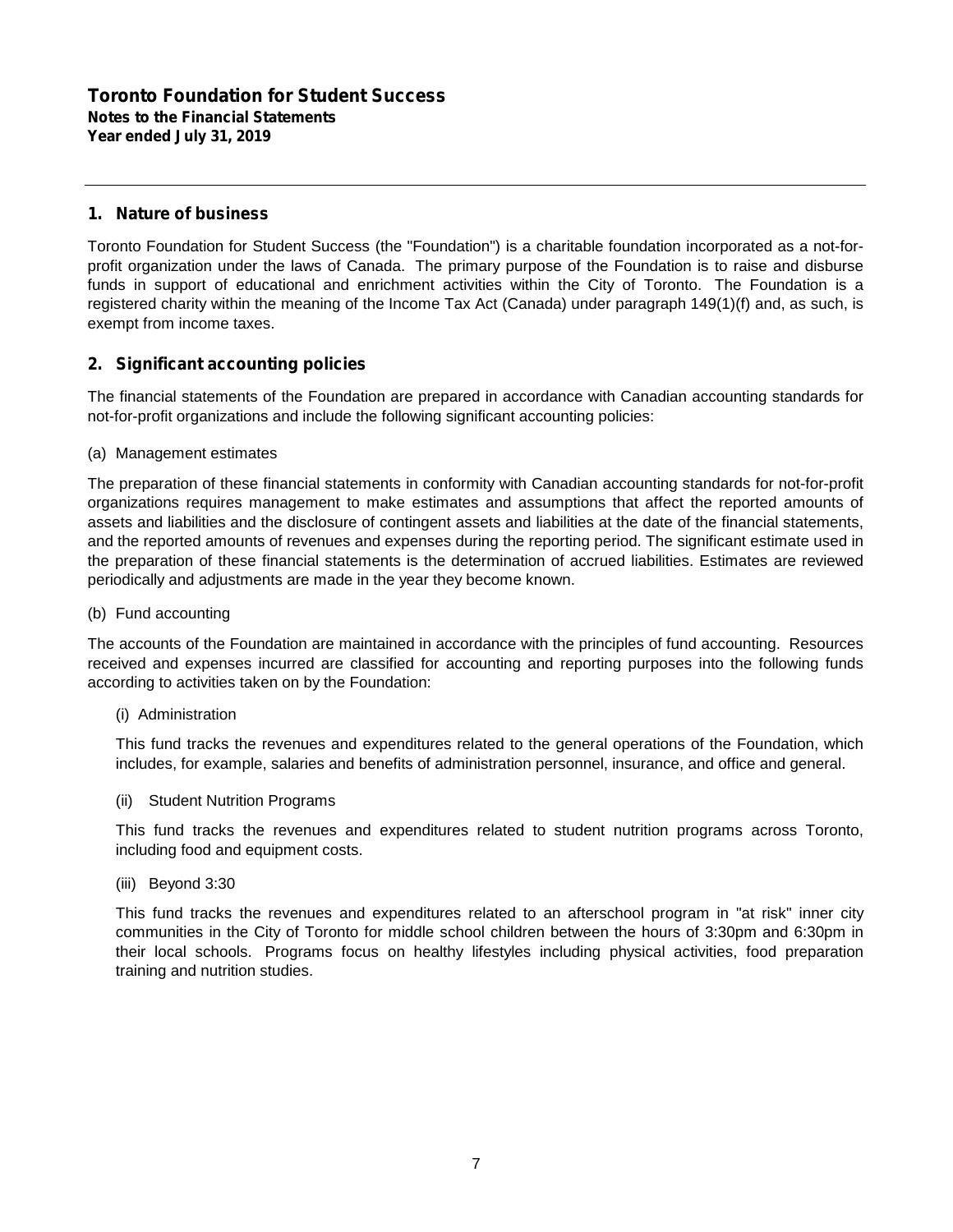# **2. Significant accounting policie:**<br>(b) Fund accounting (continued)<br>(iv) Vision and Hearing **ignificant accounting policie**<br>Fund accounting (continued)<br>(iv) Vision and Hearing<br>This fund tracks the revenue and

This fund tracks the revenu<br>conducted in various scho<br>and hearing assistance, in<br>(v) Health Clinics<br>This fund tracks the rever This fund accounting policies (commated)<br>
(iv) Vision and Hearing<br>
This fund tracks the revenue and expenditures related to the Vision and Hearing Screening Clinics, which are<br>
conducted in various schools across Toronto. Fund accounting (continued)<br>(iv) Vision and Hearing<br>This fund tracks the revenue and expenditures related to the Vision and Hearing Screening Clinics, which are<br>conducted in various schools across Toronto. These clinics he and hearing assistance, in order to allow them to achieve greater success in school.

(vi) This fund tracks the revenue and expression in the vertain schools<br>services into priority school communities<br>(vi) Other Restricted Activities<br>This fund tracks all the revenues and expression conducted in various schools across Toronto. These clinics help determine whether students need vision<br>and hearing assistance, in order to allow them to achieve greater success in school.<br>(v) Health Clinics<br>This fund track and hearing assistance, in order to allow them to achieve greater success in school.<br>
(v) Health Clinics<br>
This fund tracks the revenue and expenditures related to the Model Schools Paediatric Health Initiative,<br>
which is c services into priority school communities.

This fund tracks all the rever<br>for a specific purpose or furthe Foundation's various pro<br>are received solely for this p<br>(vii) Sight Initiative<br>This fund tracks the revenue the Foundation's various programs. Included in this fund are scholarship activities where restricted donations are received solely for this purpose.<br>(vii) Sight Initiative which is conducted in certain schools across Toronto. This initiative works to bring clinical health care<br>services into priority school communities.<br>(vi) Other Restricted Activities<br>This fund tracks all the revenues and ex services into priority school communities.<br>(vi) Other Restricted Activities<br>This fund tracks all the revenues and expenditures for smaller programs where contributions are designated<br>for a specific purpose or fundraising e (vi) Other Restricted Activities<br>This fund tracks all the revenues and expenditures for smaller programs where contributions are designated<br>for a specific purpose or fundraising event, campaign or initiative, the proceeds are received solely for this purpose.

certain schools across Toronto. This initiative works to bring eye care services into priority school communities. As the program is a fee for service program, the fund is unrestricted.<br>(viii) Undesignated and Fundraising<br> This fund tracks the revenue and expenditures related to the Fees for Service Initiative, which is conducted in communities. As the program is a fee for service program, the fund is unrestricted.

# (viii) Undesignated and Fundraising

(viii) Undesignated and Fundri<br>This fund tracks the reven<br>undesignated contributions.<br>(c) Revenue recognition<br>The Foundation follows the def undesignated contributions.

This fund tracks the revenues and expenditures related to general fundraising activities and other<br>undesignated contributions.<br>(c) Revenue recognition<br>The Foundation follows the deferral method of accounting for contributi undesignated contributions.<br>
(c) Revenue recognition<br>
The Foundation follows the deferral method of accounting for contributions. Restricted contributions are<br>
recognized as revenue in the year in which the related expense (c) Revenue recognition<br>The Foundation follows the deferral method of accounting for contributions. Restricted contributions are<br>recognized as revenue in the year in which the related expenses are incurred or the restricti (c) Revenue recognition<br>The Foundation follows the deferral method of accounting for contributions. Restricted contributions are<br>recognized as revenue in the year in which the related expenses are incurred or the restricti position as deferred contributions. recognized as revenue in the year in which the related expenses are incurred or the restrictions are met, if the amount to be received can be reasonably estimated and collection is reasonably assured. Restricted contributi

received can be reasonably estimated and collection is reasonably assured. Free for service income earned is recognized as revenue in the year received or receivable, if the amount to be received can be reasonably estimated and collection is reasonably assured.<br>The for service income earned is re

reasonably estimated and collection is reasonably assured.

received can be reasonably estimated and collection is reasonably assured.<br>Fee for service income earned is recognized as services are provided, if the amount to be received can be<br>reasonably estimated and collection is re Fee for service income earned is recognized as services are provided, if the amount to be received can be reasonably estimated and collection is reasonably assured.<br>Interest and investment income earned is recognized as re assured.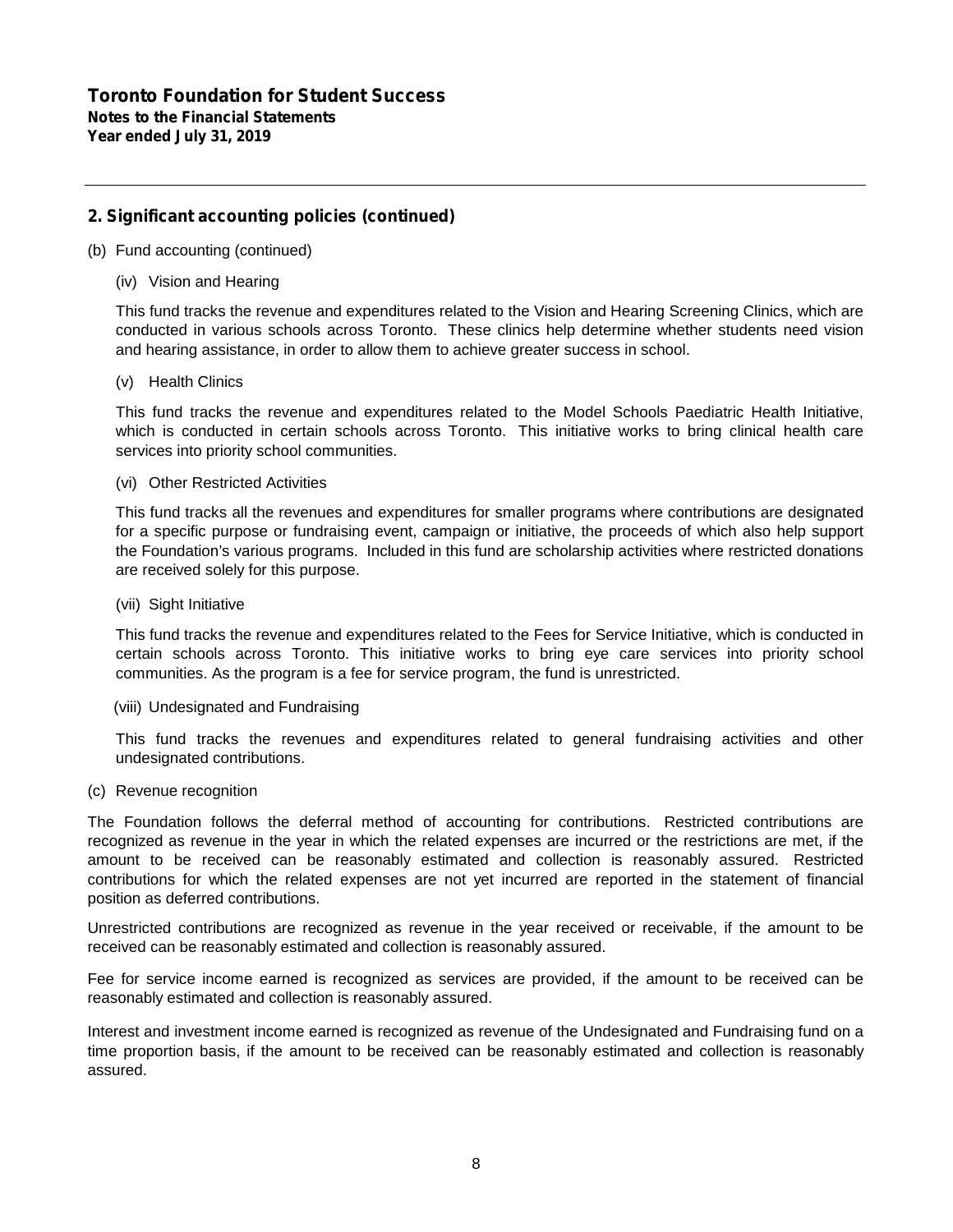# **2. Significant accounting polestive Set Significant accounting polestion**<br>(d) Financial instruments<br>The Foundation initially measu

**2. Significant accounting policies (continued)**<br>(d) Financial instruments<br>The Foundation initially measures its financial instruments at fair value. All financial instruments are<br>subsequently measured at amortized cost, e 2. Significant accounting policies (continued)<br>(d) Financial instruments<br>The Foundation initially measures its financial instruments at fair value. All financial instruments are<br>subsequently measured at amortized cost, exc fair value with changes in fair value recognized in the statement of operations. The Foundation initially measures its financial instruments at fair value. All financial instruments are subsequently measured at amortized cost, except for marketable securities, which are subsequently measured at fair va

Financial assets subsequently m<br>and other receivables. Financia<br>and accrued liabilities.<br>(e) Contributed services<br>The Foundation would not be ab The Foundation initially measures its financial instruments at fair value. All financial instruments are subsequently measured at amortized cost, except for marketable securities, which are subsequently measured at fair va and accrued liabilities.

and other receivables. Financial liabilities subsequently measured at amortized cost include accounts payable<br>and accrued liabilities.<br>(e) Contributed services<br>The Foundation would not be able to carry out its programs wit and accrued liabilities.<br>(e) Contributed services<br>The Foundation would not be able to carry out its programs without the services of many volunteers who donate<br>a considerable number of hours. Because of the difficulty of d not recognized in the financial statements. The Foundation would not be able to carry out its programs without the services of many volunteers who donate<br>a considerable number of hours. Because of the difficulty of determining their fair value, contributed services is a considerable number of hours. Because of the difficulty of determining their fair value, contributed services are not recognized in the financial statements.<br>The Toronto District School Board donates the administrativ

The Toronto District Schoof the difficulty of determ<br>statements.<br>(f) Gifts in kind<br>The Foundation records ( statements. The Foundation records gifts in kind, which consist mainly of gift cards received, at the fair value of the assets or<br>
(f) Gifts in kind<br>
The Foundation records gifts in kind, which consist mainly of gift cards received, a

The Foundation records gifts in kin<br>services received. The Foundatio<br>included in fundraising and donatio<br>(g) Allocation of expenses<br>The costs of each program includ of the difficulty of determining their fail value, contributed occupaticy costs are not recognized in the infancial<br>statements.<br>The Foundation records gifts in kind, which consist mainly of gift cards received, at the fair included in fundraising and donations revenue. services received. The Foundation received \$303,488 (2018 - \$433,237) of gifts in kind, which have been<br>included in fundraising and donations revenue.<br>(g) Allocation of expenses<br>The costs of each program include the costs

The costs of each program include the costs of personnel, funding distributions and other expenses that are directly related to providing the program. The Foundation also incurs general support and program co-ordination sa included in fundraising and donations revenue.<br>(g) Allocation of expenses<br>The costs of each program include the costs of personnel, funding distributions and other expenses that are<br>directly related to providing the progra (g) Allocation of expenses<br>The costs of each program include the costs of personnel, funding distributions and other expenses that are<br>directly related to providing the program. The Foundation also incurs general support a programs.

programs.<br>The Foundation allocates certain<br>expenses by estimating the time cer<br>**3. Interfund balances**<br>(a) Interfund balances expenses by estimating the time certain employees spend on the administration of each program.

# (a) Interfund balances

**3. Interfund balances**<br>
(a) Interfund balances<br>
Interfund balances are receivables and (payables) between the Foundation's funds. Any amounts outstanding are non-interest bearing and have no fixed terms of repayment.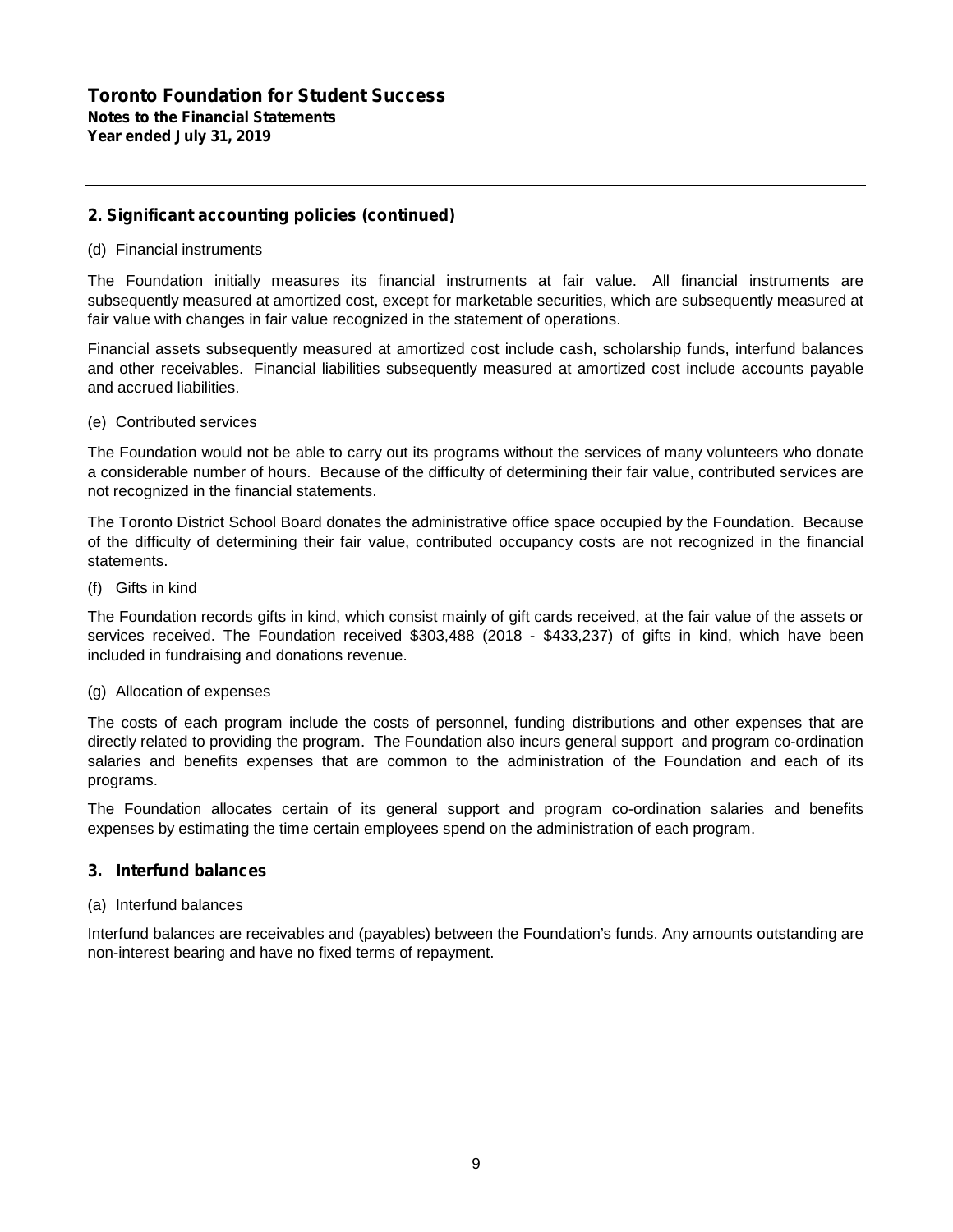# **3. Interfund balances (continued)**

# (b) Interfund transfers

**Clinics fund. Finally, cash of \$9,448 (20)**<br>Clinics fund.<br>**4. Deferred contributions Cash of \$133,908 (2018 - \$270,580) was transferred from the Undesignated and Fundraising fund to the Madministration fund. Cash of \$3 (2018 - \$46,269) was transferred from the Undesignated and Fundraising fund to the Admi** 3. Interfund balances (continued)<br>
(b) Interfund transfers<br>
Cash of \$133,908 (2018 - \$270,580) was transferred from the Undesignated and Fundraising fund to the<br>
Administration fund. Cash of \$3 (2018 - \$46,269) was transfe (b) Interfund transfers<br>Cash of \$133,908 (2018 - \$270,580) was transferred from the Undesignated and Fundraising fund to the<br>Administration fund. Cash of \$3 (2018 - \$46,269) was transferred from the Undesignated and Fundra (b) Interfund transfers<br>Cash of \$133,908 (2018 - \$270,580) was transferred from the Undesignated and Fundraising fund to the<br>Administration fund. Cash of \$3 (2018 - \$46,269) was transferred from the Undesignated and Fundra Clinics fund.

| <b>Deferred contributions</b><br>4.             |                |     |                  |             |              |  |
|-------------------------------------------------|----------------|-----|------------------|-------------|--------------|--|
|                                                 |                |     | 2019             |             | 2018         |  |
| Deferred contributions - beginning of year      |                | \$  | 3,423,704        | \$          | 3,358,399    |  |
| Add: contributions during year                  |                |     | 3,546,636        |             | 3,350,250    |  |
| Less: amounts recognized as revenue during year |                |     | (3, 173, 598)    |             | (3,284,945)  |  |
| Deferred contributions - end of year            |                |     | \$3,796,742      |             | \$3,423,704  |  |
|                                                 |                |     | <b>Student</b>   |             |              |  |
|                                                 |                |     | <b>Nutrition</b> |             |              |  |
|                                                 | Administration |     | Programs         | Beyond 3:30 |              |  |
| Deferred contributions - beginning of year      | \$             | \$. | 3,058,276        | \$          | 141,190      |  |
| Add: contributions during year                  | 12,736         |     | 3,081,686        |             | 345,912      |  |
| Less: amounts recognized as revenue during year |                |     | (2,848,510)      |             | (116,190)    |  |
| Deferred contributions - end of year            | \$<br>12,736   |     | \$3,291,452      | \$          | 370,912      |  |
|                                                 |                |     | Other            |             | Undesignated |  |
|                                                 | Vision and     |     | Restricted       |             | and          |  |
|                                                 | Hearing        |     | Activities       |             | Fundraising  |  |
| Deferred contributions - beginning of year      | \$<br>48,828   | \$  | 174,610          | \$          | 800          |  |
| Add: contributions during year                  | 597            |     | 94,765           |             | 10,940       |  |
| Less: amounts recognized as revenue during year | (48, 828)      |     | (160, 070)       |             |              |  |
| Deferred contributions - end of year            | \$<br>597      | \$  | 109,305          | \$          | 11,740       |  |